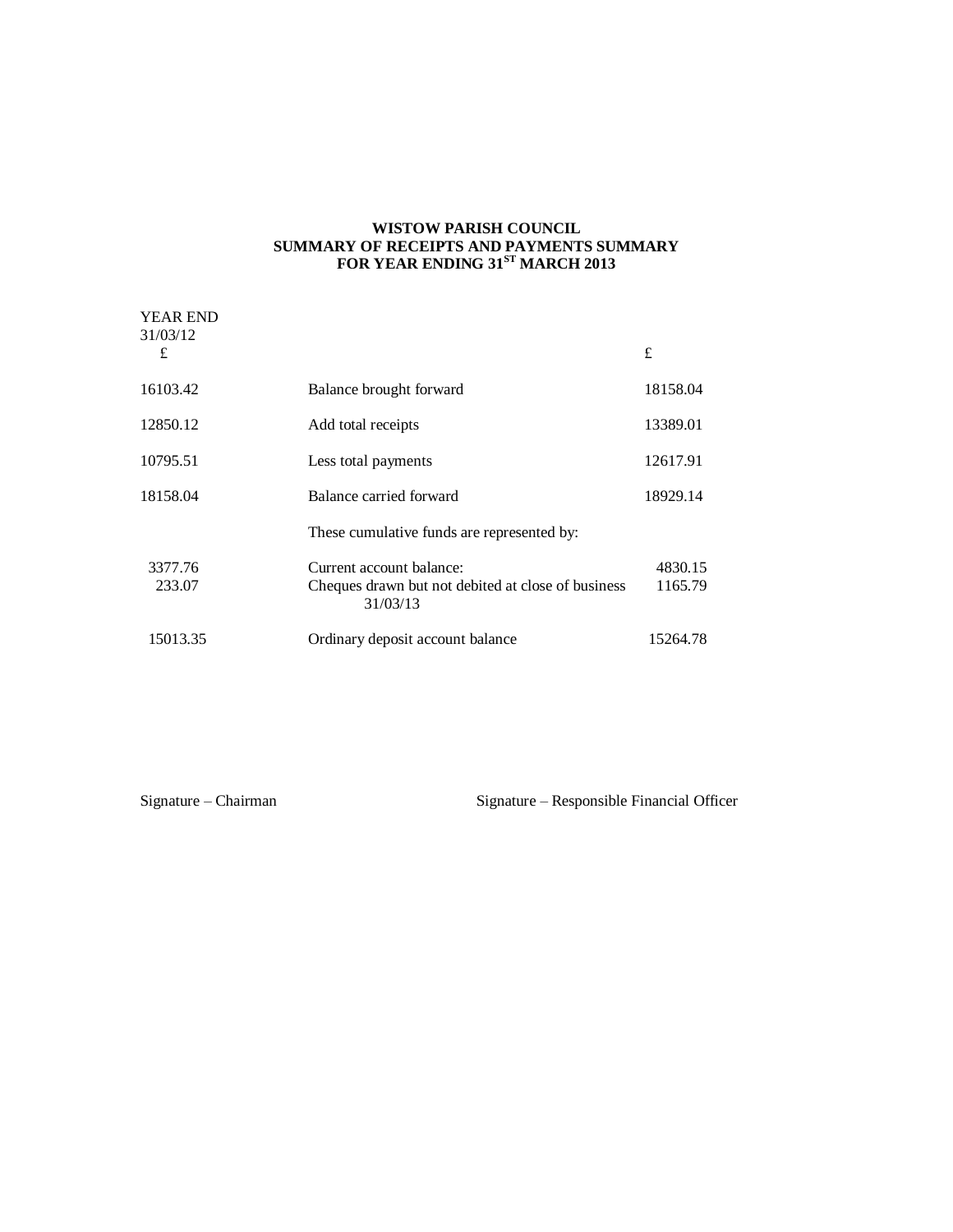## **WISTOW PARISH COUNCIL SUPPORTING STATEMENT TO THE ACCOUNTS FOR THE YEAR ENDING 31ST MARCH 2013**

| 1. Assets                                               |                                  |
|---------------------------------------------------------|----------------------------------|
| A) Movements in the year                                |                                  |
| During the year the following assets were purchased     | Cost Price £                     |
| None                                                    |                                  |
|                                                         |                                  |
| B) The following assets were disposed of:<br>None       | Receipt £                        |
| C) At $31st$ March 2013 the following assets were held: | Value                            |
| <b>COMMUNITY ASSETS</b>                                 |                                  |
| Allotment land (16 acres)                               | 1.00 Rented to allotment holders |
| <b>OTHER FIXED ASSETS</b>                               |                                  |
| Bus shelter                                             | 4978.35                          |
| 17 Lamp posts, columns and brackets                     | 27864.51                         |
| 4 seats                                                 | 2426.36                          |
| Seat at play area                                       | 529.07                           |
| Three picnic benches                                    | 1216.44                          |
| Slide                                                   | 3649.71                          |
| Swing                                                   | 3059.64                          |
| Seesaw (new seats 2010)                                 | 2060.89                          |
| Climbing frame                                          | 553.31                           |
| 2 notice boards                                         | 963.89                           |
| Scout activity trail                                    | 2406.11                          |
| 25 meter aerial runway                                  | 10255.17                         |
| 8 salt bins                                             | 824.00                           |
| 11 waste bins                                           | 2209.35                          |
| 2 football goals                                        | 1697.59                          |
| 2 football goal nets                                    | 66.03                            |
| Filing cabinet and folders                              | 175.01                           |
| Playmatting                                             | 10515.86                         |
| Flagpole                                                | 60.10                            |
| Village sign                                            | 1925.39                          |
| Adventure play equipment                                | 32750.12                         |
| Gate at playground                                      | 1032.63                          |

111220.53 (including allotments)

These assets have been valued at the current insurance value.

The basis of valuation of these assets is replacement value with the exception of the allotment land which is valued at the nominal value of £1.00.

### **2. Borrowings**

At the close of business on 31<sup>st</sup> March 2013 no loans to the Council were outstanding.

### **3. Leases (NB Equipment only)**

At 31<sup>st</sup> March 2013 no leases were in operation.

# **4. Debts outstanding**

At 31<sup>st</sup> March 2013 debts of £1015.18 were outstanding and due to the Council in respect of VAT refunds

Signature – Chairman Signature – Responsible Financial Officer